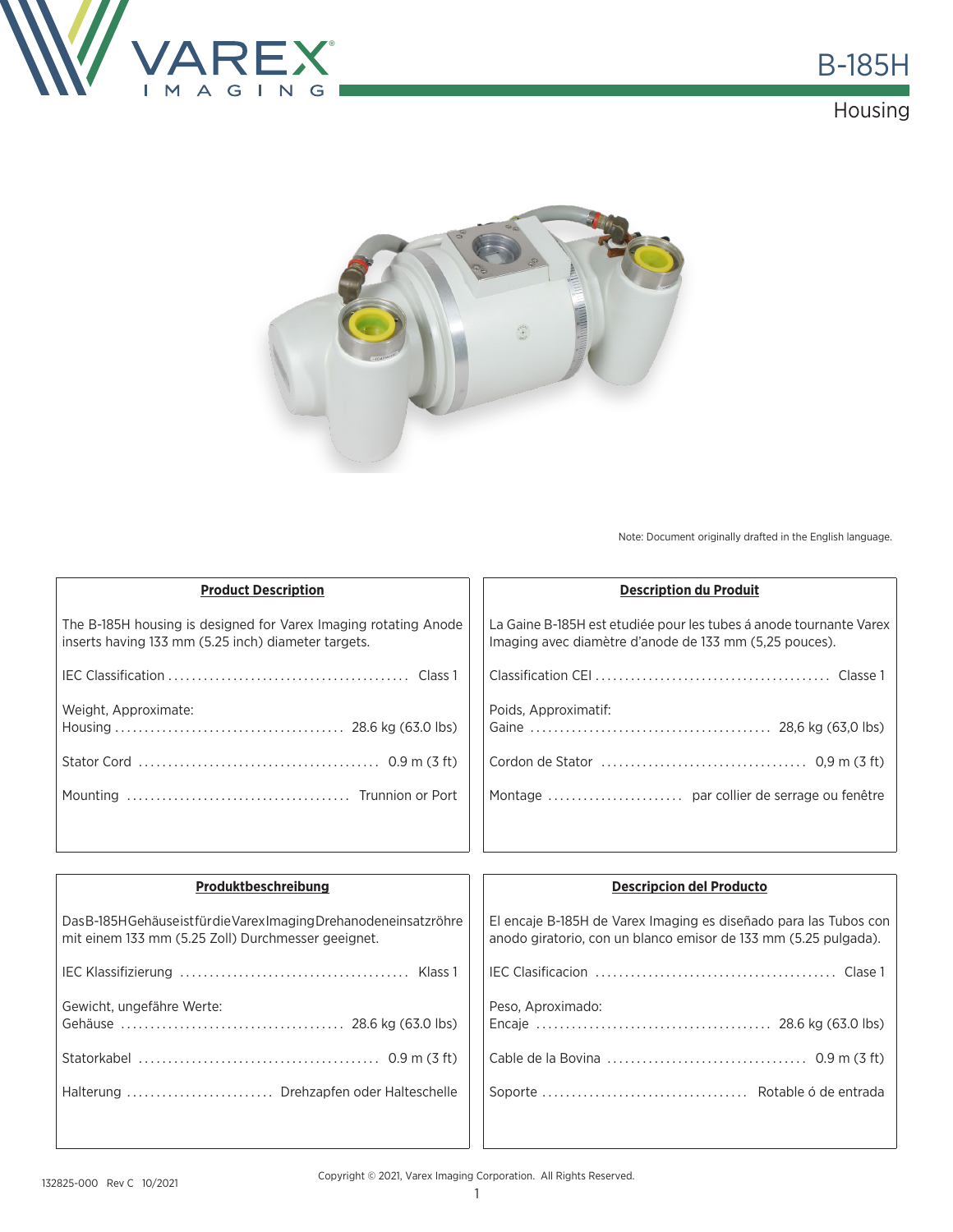

| <b>Product Description</b>                                           |  |  |  |
|----------------------------------------------------------------------|--|--|--|
|                                                                      |  |  |  |
| Grid to Cathode                                                      |  |  |  |
| <b>Grid Control Voltages</b>                                         |  |  |  |
| Maximum X-Ray Tube Assembly Heat Content  1,482 kJ (2,000 kHU)       |  |  |  |
| Nominal Continuous Input Power<br>(maximum housing temperature 78°C) |  |  |  |
| X-Ray Tube Assembly                                                  |  |  |  |
|                                                                      |  |  |  |
| High Voltage Cable Receptacles  Per IEC 60526                        |  |  |  |
| Temperature Limits for Storage and Transport  -20°C to +75°C         |  |  |  |
| 3A @ 120Vac or 30 Vdc max.                                           |  |  |  |
| X-Ray Tube Assembly (Complies to)  IEC 60601-2-28                    |  |  |  |

## **Produktbeschreibung**

| Gitter zu Kathode                                                                    |
|--------------------------------------------------------------------------------------|
| Gittersteuerspannungen<br>Typische Vorspannung für Abschaltung bei 125 kV  -3600 Vdc |
| Wärmespeicherkapazitat des Gehäuse  1,482 kJ (1,500 kUC)                             |
| Kontinuierliche Eingangs-Nennleistung<br>(max. Gehäusetemperatur 78°C)               |
| Eigenfilterwert des Röntgenstrahlers  1.0mm AI IEC 60522                             |
|                                                                                      |
| Hochspannungskabelbehälter  Pro IEC 60526                                            |
| Temperaturgrenzen für Aufbewahrung und Transport -20°C zu +75°C                      |
| 3 A @ 120Vac order 30 Vdc max.                                                       |
| Röntgenstrahlers (Entsprechen)  IEC 60601-2-28                                       |
|                                                                                      |

| <b>Description du Produit</b>                                                     |  |  |  |
|-----------------------------------------------------------------------------------|--|--|--|
|                                                                                   |  |  |  |
| Entre Grille et Cathode                                                           |  |  |  |
| Potentiel de controle de grille                                                   |  |  |  |
| Continue nominale Puissance d'entrée 1,482 kJ (2,000 kUC)                         |  |  |  |
| Continue nominale Puissance d'entrée<br>(température maximale de la gaine à 78°C) |  |  |  |
| Ensemble Radiogène                                                                |  |  |  |
|                                                                                   |  |  |  |
| Receptacules de câble haute tension  Par CEI 60526                                |  |  |  |
| Limites de Température Pour le Transport et Pour L'Emmasinage                     |  |  |  |
| 3A à 120 V ca ou 30 V cc max.                                                     |  |  |  |
| Ensemble Radiogène (Conformer aux) CEI 60601-2-28                                 |  |  |  |
| Descripcion del Droducto                                                          |  |  |  |

## **Descripcion del Producto**

| Controlador a Catodo                                                           |
|--------------------------------------------------------------------------------|
| Voltaje de Rejillas Controlada                                                 |
| Maximo Calor Contenido Ensamblaje del Tubo de Rayos X                          |
| Potencia nominal de entrada continua<br>(temperatura máxima de la encaje 78°C) |
| Ensamblaje de Tubo de Rayos X<br>Filtración Permanente  1.0mm AI IEC 60522     |
|                                                                                |
|                                                                                |
| Temperatura Limitada de Almacen y Transporte  -20°C a +75°C                    |
| 3 A @ 120Vac or 30 Vdc max.                                                    |
| Ensamblaje de Tubo de Rayos X (Conformarse de)  IEC 60601-2-28                 |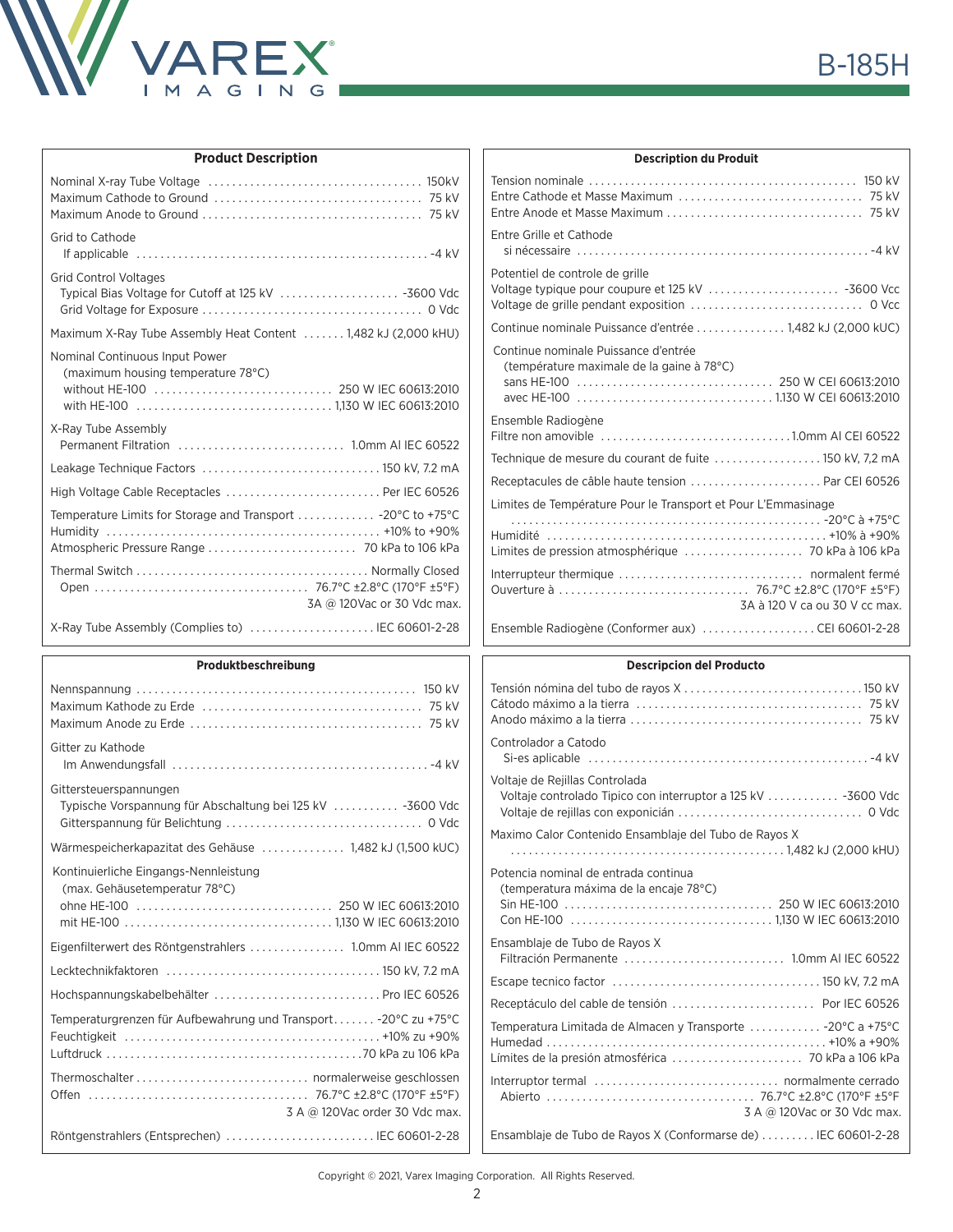

в в нашей в село в водом в водом в нашей в нашей в нашей в нашей в нашей в нашей в нашей в нашей в нашей в наш<br>В 185Н в нашей в нашей в нашей в нашей в нашей в нашей в нашей в нашей в нашей в нашей в нашей в нашей в нашей

Housing Outline Drawing Dessin d' Encombrement de la Gaine Masszeichnungen für dss Gehäuse Esquema Detallado del Encaje

Dimensions are for reference only Les dimensions sont pour la référence seulement Maße sind als nur Referenz Las dimensiones están para la referencia solamente





Anode Anode Anode Ánodo

4X 1/4-20UNC-2B

AT 90°

 $\lceil 201 \rceil$ Ø7.92

Cathode **Cathode** Kathode Catodo

 $[257]$ 

10.12

 $[92.1]$ 

 $3.63$ 

 $[57.2 \pm 1]$  $2.25 \pm .04$ Central Ray and Reference Axis **FOCAL SPOT** Rayon Central et Axe de Référence Axis Focal Spot / Foyer Zentralstrahl und Bezugsachse Brennfleck / Marca Focal Rayo Central y Punto de Referencia V 4  $[190.5]$  $[88.9]$ 7.50 3.50  $[214.8 \pm 2.54]$  $[114.3]$  $8.46 \pm 100$ 4.50  $\left[112.3\right]$  $[25.4]$ 4.42 1.00  $70.1$  $\phi$ 2.76  $[114.3]$ 4.50  $[226.6 \pm 2.54]$   $\rightarrow$  $8.92 \pm 100$  $30<sup>°</sup>$ 2X Position of Receptacle Key Position del la Clef du Receptacle Position der Hochspannungsbuchsen Posicion de la Llava del Receptaculo



30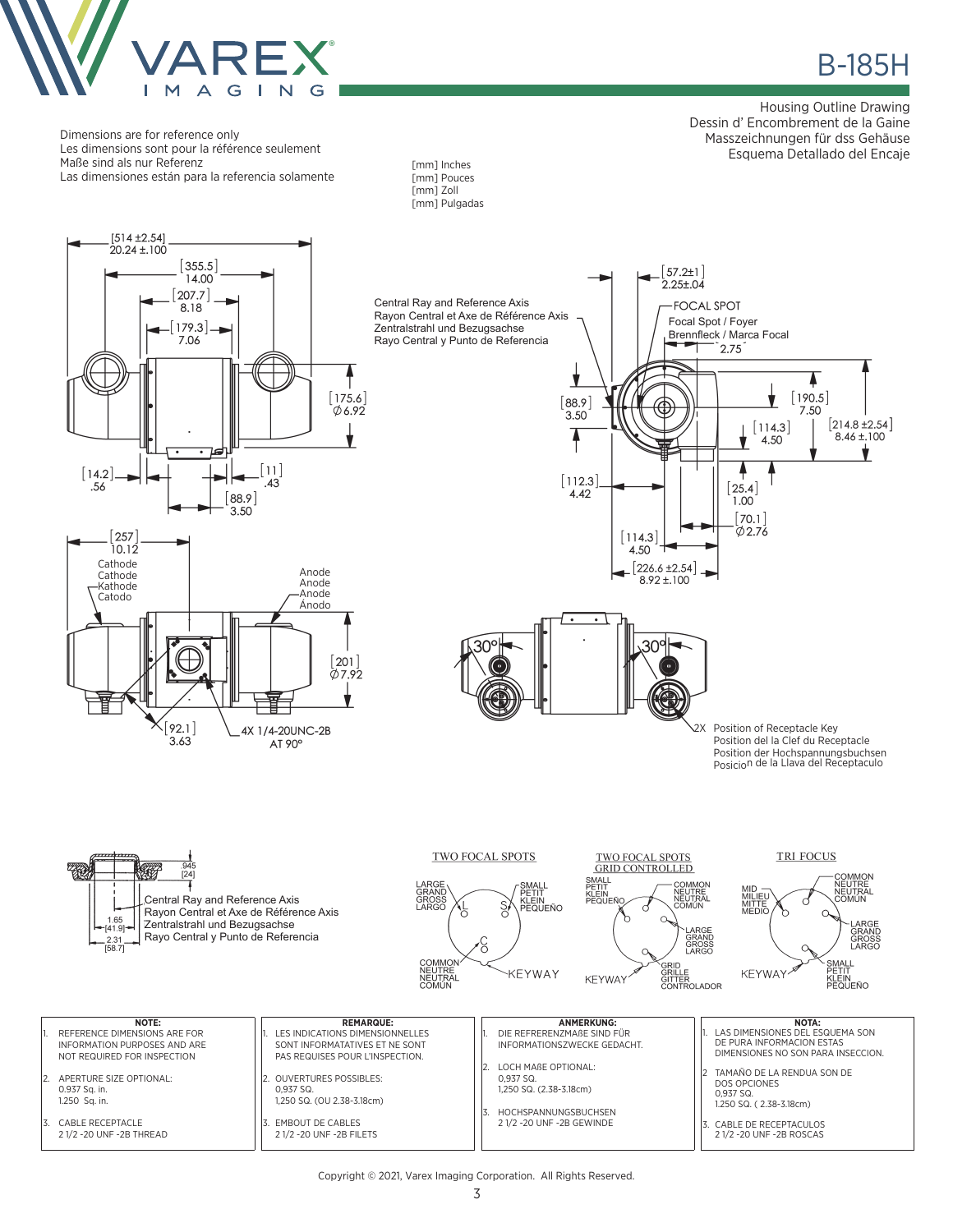

Stator Ratings and Characteristics Spécificités et Caractéristiques du Stator Statornennleistungen und Merkmale Caracteristicas y Clarificacion de la Bovina



| "STD" Stator  | Stator "STD" | "STD" Stator    | "STD" Bovina   |                 |
|---------------|--------------|-----------------|----------------|-----------------|
| Black - White | Noir - Blanc | Schwarz - Weiss | Negro - Blanco | $16 \Omega$     |
| Black - Green | Noir - Vert  | Schwarz - Grün  | Negro - Verde  | $66 \Omega$     |
| Green - White | Vert - Blanc | Grün - Weiss    | Verde - Blanco | 50 $\Omega$     |
| 180 Hz Cap    | 180 Hz Cap   | 180 Hz Cap      | 180 Hz Cap     | 6 µF            |
| 60 Hz Cap     | 60 Hz Cap    | 60 Hz Cap       | 60 Hz Cap      | 30 µF           |
| "P" Stators   | Stator "P"   | "P" Stator      | "P" Bovina     |                 |
| Black - White | Noir - Blanc | Schwarz - Weiss | Negro - Blanco | 16 <sub>O</sub> |
| Black - Green | Noir - Vert  | Schwarz - Grün  | Negro - Verde  | $30 \Omega$     |
| Green - White | Vert - Blanc | Grün - Weiss    | Verde - Blanco | $14 \Omega$     |
| 180 Hz Cap    | 180 Hz Cap   | 180 Hz Cap      | 180 Hz Cap     | 10 µF           |

|                | <b>Wire Color</b><br><b>Couleurs des Branchements</b><br>Kabelfarben<br><b>Cable de Color</b> | <b>Description</b><br><b>Description</b><br><b>Beschreibung</b><br><b>Descripcion</b> |  |
|----------------|-----------------------------------------------------------------------------------------------|---------------------------------------------------------------------------------------|--|
| 1              | White                                                                                         | Common                                                                                |  |
|                | <b>Blanc</b>                                                                                  | Neutre                                                                                |  |
|                | Weiss                                                                                         | Neutral                                                                               |  |
|                | Blanco                                                                                        | Común                                                                                 |  |
| $\overline{2}$ | <b>Black</b>                                                                                  | Phase                                                                                 |  |
|                | Noir                                                                                          | Phase                                                                                 |  |
|                | Schwarz                                                                                       | Phase                                                                                 |  |
|                | Negro                                                                                         | Fase                                                                                  |  |
| 3              | Green<br>Vert                                                                                 | Phase Shift                                                                           |  |
|                | Grün                                                                                          | Changement de Phase                                                                   |  |
|                | Verde                                                                                         | Hilfsphase<br>Cambio de Fase del Estator                                              |  |
|                |                                                                                               |                                                                                       |  |
| $\overline{4}$ | Red                                                                                           | Insert center section                                                                 |  |
|                | Rouge                                                                                         | le tube section centrale                                                              |  |
|                | Rot                                                                                           | Rohre mittelteil                                                                      |  |
|                | Rojo                                                                                          | Tubo secciÓn sentral                                                                  |  |
| 5              | Green/Yellow                                                                                  | <b>Housing Ground</b>                                                                 |  |
|                | Vert/Jaune                                                                                    | Masse de la Gaine                                                                     |  |
|                | Grün/Gelb                                                                                     | Masse des Gehäuses                                                                    |  |
|                | Verde/Amarillo                                                                                | Encaje a Tierra                                                                       |  |
|                |                                                                                               |                                                                                       |  |

| <b>Stator Drive Frequency</b><br>Fréquence d'entraînement du stator<br>Statorantrieb Frequenz<br>Frecuencia de la impulsión del estator | <b>RPM</b>    |  |
|-----------------------------------------------------------------------------------------------------------------------------------------|---------------|--|
| 50 Hz                                                                                                                                   | 2800 - 3000   |  |
| 60 Hz                                                                                                                                   | 3400 - 3600   |  |
| 150 Hz                                                                                                                                  | 8500 - 9000   |  |
| 180 Hz                                                                                                                                  | 9500 - 10.800 |  |

| <b>Stator Power:</b>                                                                                | Puissance du stator:                                                                              | Statorleistung:                                     | Poder de la Bovina:                                  |
|-----------------------------------------------------------------------------------------------------|---------------------------------------------------------------------------------------------------|-----------------------------------------------------|------------------------------------------------------|
| Time to full speed of the anode is a function of                                                    | Le temps nécessaire à la montée en pleine vitesse                                                 | Die Zeitspanne bis zur vollen Geschwindigkeit       | La velocidad maxima del anodo giratorio es           |
| the power rating of the "starter" and the weight                                                    | est fonction de la puissance du démarreur et du                                                   | des Anodentellers ist eine Funktion aus der         | obtenida por el poder del arrancador y es            |
| diameter of the anode. All Varex Imaging stator                                                     | poids/ diamétre del'anode. Tous les stators Varex                                                 | Nennleistung des Anlaufgerätes und Gewichtes        | relacionado con el peso y diametro del anodo.        |
| types are rated for regular speed and high speed<br>starters. Time to full speed of 102 mm (4 inch) | Imaging sont prévus pour une vitesse normale et<br>pour une vitesse rapide. Le temps de démarrage | bzw. Durchmessers des Tellers. Alle Varex Imaging   | Todos las bovinas de Varex Imaging son usadas        |
| anode series tubes is between 1.3 and 2.0 seconds.                                                  | des tubes de la série 102 mm (4 pouces) anode se                                                  | Statortypen sind für hoch- und normaltourigen       | con velocidad regular y velocidad alta al principio. |
|                                                                                                     | situe entre 1,3 et 2,0 secondes.                                                                  | Die Anlaufzeit bis zur<br>Betrieb ausgelegt.        | Toma entre 1.3 y 2.0 segundos para obtener la        |
| Immediately following high speed anode rotation,                                                    |                                                                                                   | maximalen Drehzahl des Anodentellers der 102        | velocidad alta del anodo giratorio para las tubos la |
| the rotor speed must be reduced to 4000 r/min                                                       | Immédiatement aprés la rotation à 4000 t/min ou                                                   | mm (4") Anoden Röntgenröhren liegt zwischen 1.3     | serie de 102 mm (4") anodo.                          |
| or less within 10 seconds using a suitable dynamic                                                  | moins en 10 secondes en utilisant un système de                                                   | und 2.0 Sekunden.                                   |                                                      |
| braking device.                                                                                     | freinage dynamique approprié.                                                                     |                                                     | Immediatamente despues de obtener la velocidad       |
|                                                                                                     |                                                                                                   | Unter<br>Verwendung<br>einer<br>geeigneten          | alta del anodo giratario, la velocidad del rotador   |
| No more than two high speed starts per minute                                                       | Pas plus de deux demarrages rapides par minute                                                    | Anogenbremse<br>Drehzahl<br>muß<br>die<br>nach      | debe der reducida a 4000 r/min ó menos en 10         |
| are permissible. The starting voltage must never<br>exceed 600 volts rms.                           | sont autorisés. La tension de démarrage ne doit<br>jamais excéder 600 volts rms.                  | hochtourigem Betrieb unmittelbar auf weniger als    | segundos usado un sistema dunamico y apropiado       |
|                                                                                                     |                                                                                                   | 4.000 U/min reduziert werden.                       | para reducir la velocidad.                           |
|                                                                                                     |                                                                                                   | Es sind nicht mehr als zwei Hochleistungsstarts pro | El rotador no debe ser expuesto a velocidades        |
|                                                                                                     |                                                                                                   | Minute zulässig. Die Anlaufspannung darf hiebei     | altas no mas de dos (2) veces por minuto. El         |
|                                                                                                     |                                                                                                   | 600 Volt nicht überschreiten.                       | voltaje inicial no debe excedir 600 voltios rms.     |
|                                                                                                     |                                                                                                   |                                                     |                                                      |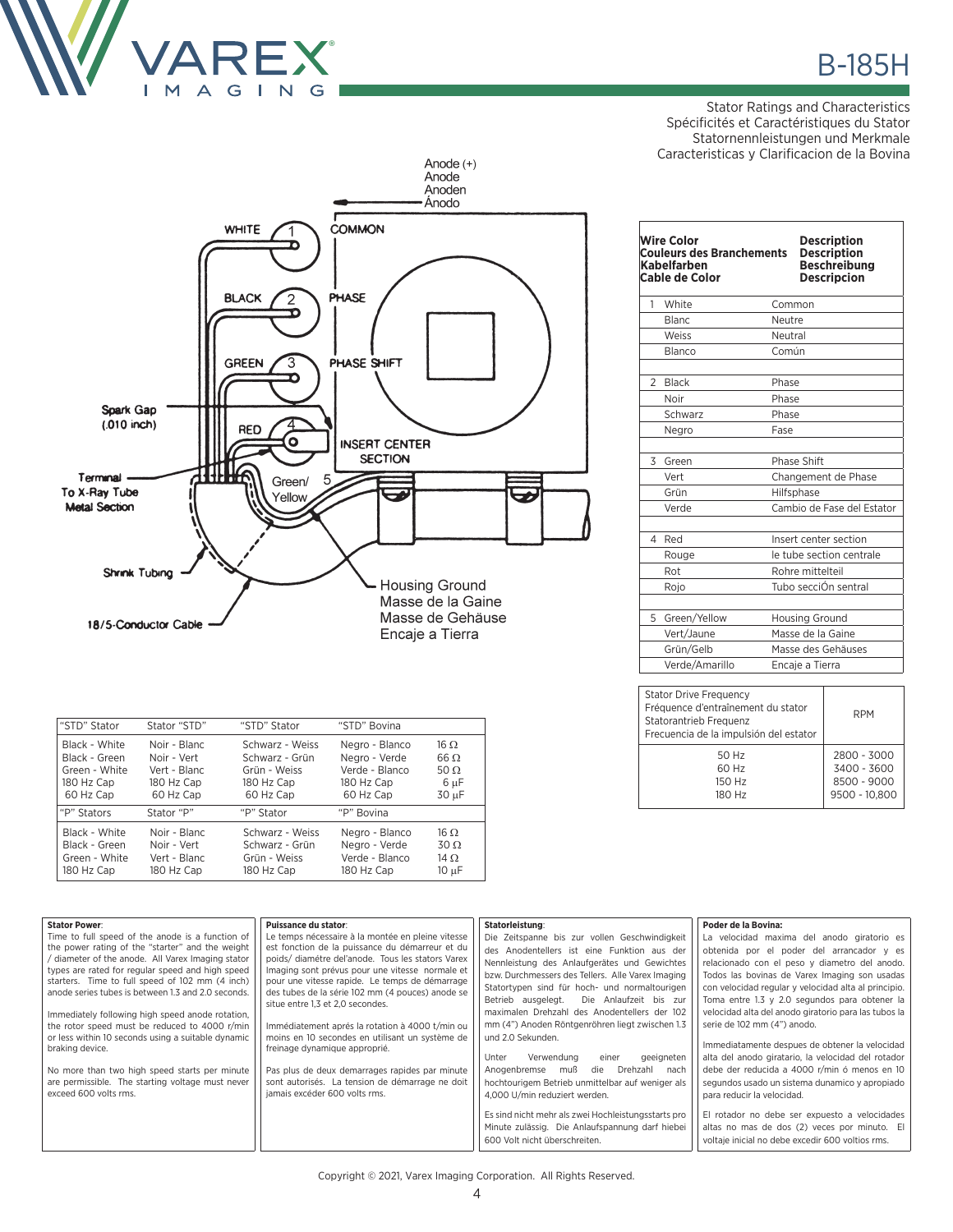

X-ray Tube Assembly Heating and Cooling Curve Abaque de Échauffement Refroidissement de l'ensemble Röntgenstrahler Erwärmungs- und Abkühlkurven Curvas de calentamiento / enfriamento de la unidad radiogena



| Caution:<br>Housings configured with heat exchangers<br>having long hoses $(> 5$ ft or 1.5 m) are not<br>configured for operation separate from the<br>associated heat exchanger. In such cases, the<br>tube unit must not be operated unless properly<br>coupled to the heat exchanger. Reference the<br>specific heat exchanger's product data sheet<br>for the associated cooling curves. | Précaution:<br>Les Gaines configurés avec des échangeurs de<br>chaleur ayant de longs tuyaux (> 5 pi ou 1,5 m)<br>ne sont pas configurés pour l'opération sépa-<br>ré de l'échangeur de chaleur associé. Dans ce<br>cas, l'unité à tubes ne doit pas être utilisée à<br>moins que correctement couplé à l'échangeur<br>de chaleur. Référez-vous à la fiche technique<br>de produit de l'échangeur de chaleur spéci-<br>fique pour les courbes de refroidissement as-<br>sociées. | Vorsicht:<br>Strahlergehäuse<br>konfiguriert<br>mit<br>einem<br>Wärmtauscher und längeren Schläuchen (> 5ft<br>oder 1.5m) sind nicht dazu ausgelegt, ohne den<br>entsprechenden Wärmtauscher betrieben zu<br>werden. In solchen Fällen darf die Strahlereinheit<br>nicht genutzt werden, falls der Wärmetauschet<br>nicht korrekt gekoppelt ist. Verweise zu den<br>entsprechenden Abkühlkurven sind dem<br>Datenblatt des jeweiligen Wärmetauschers zu<br>finden. | Precaución:<br>Las corazas con intercambiador de calor que<br>tienen mangueras largas $(>1.5$ m o 5 ft) no<br>están preparadas para el funcionamiento<br>independiente desde el intercambiador de<br>calor asociado. En esos casos, la unidad<br>de rayos-x no debe utilizarse a menos que<br>el intercambiador de calor esté acoplado<br>correctamente. Más información en la hoja<br>de datos específica de los intercambiadores<br>de calor para las curvas de enfriamiento<br>asociadas. |
|----------------------------------------------------------------------------------------------------------------------------------------------------------------------------------------------------------------------------------------------------------------------------------------------------------------------------------------------------------------------------------------------|----------------------------------------------------------------------------------------------------------------------------------------------------------------------------------------------------------------------------------------------------------------------------------------------------------------------------------------------------------------------------------------------------------------------------------------------------------------------------------|--------------------------------------------------------------------------------------------------------------------------------------------------------------------------------------------------------------------------------------------------------------------------------------------------------------------------------------------------------------------------------------------------------------------------------------------------------------------|----------------------------------------------------------------------------------------------------------------------------------------------------------------------------------------------------------------------------------------------------------------------------------------------------------------------------------------------------------------------------------------------------------------------------------------------------------------------------------------------|
| Note:<br>Heat inputs into housing include tube power,<br>filament power, and stator power. Heating<br>curves based on no restrictions of natural<br>convection around tube housing assembly.                                                                                                                                                                                                 | <b>Remarque:</b><br>apport calorifique dans la gaine incult la<br>puissance du tube, du filament et du stator.<br>Courbes d'échauffement basées sur une<br>circulation d'air naturelle sans entrave autour<br>de l'ensemble gaine-tube.                                                                                                                                                                                                                                          | Anmerkungen:<br>Die Wärmeskurven<br>berücksichtigen die<br>Verlustleistung aus der Anode, der Kathode<br>und des Stators. Die Heizkurven basieren<br>auf keinerlei Einschränkung der natürlichen<br>Konvektion<br>Umaebuna<br>der<br>der<br>aus<br>Strahlerhaube.                                                                                                                                                                                                  | Nota:<br>La energia del encaje incluye el poder del<br>tubo, el poder del filamento y el poder de la<br>bovina. Las curvas de calentamiento no son<br>afectadas por el calor natural creado en la<br>parte exterior del encaje.                                                                                                                                                                                                                                                              |

Copyright © 2021, Varex Imaging Corporation. All Rights Reserved.